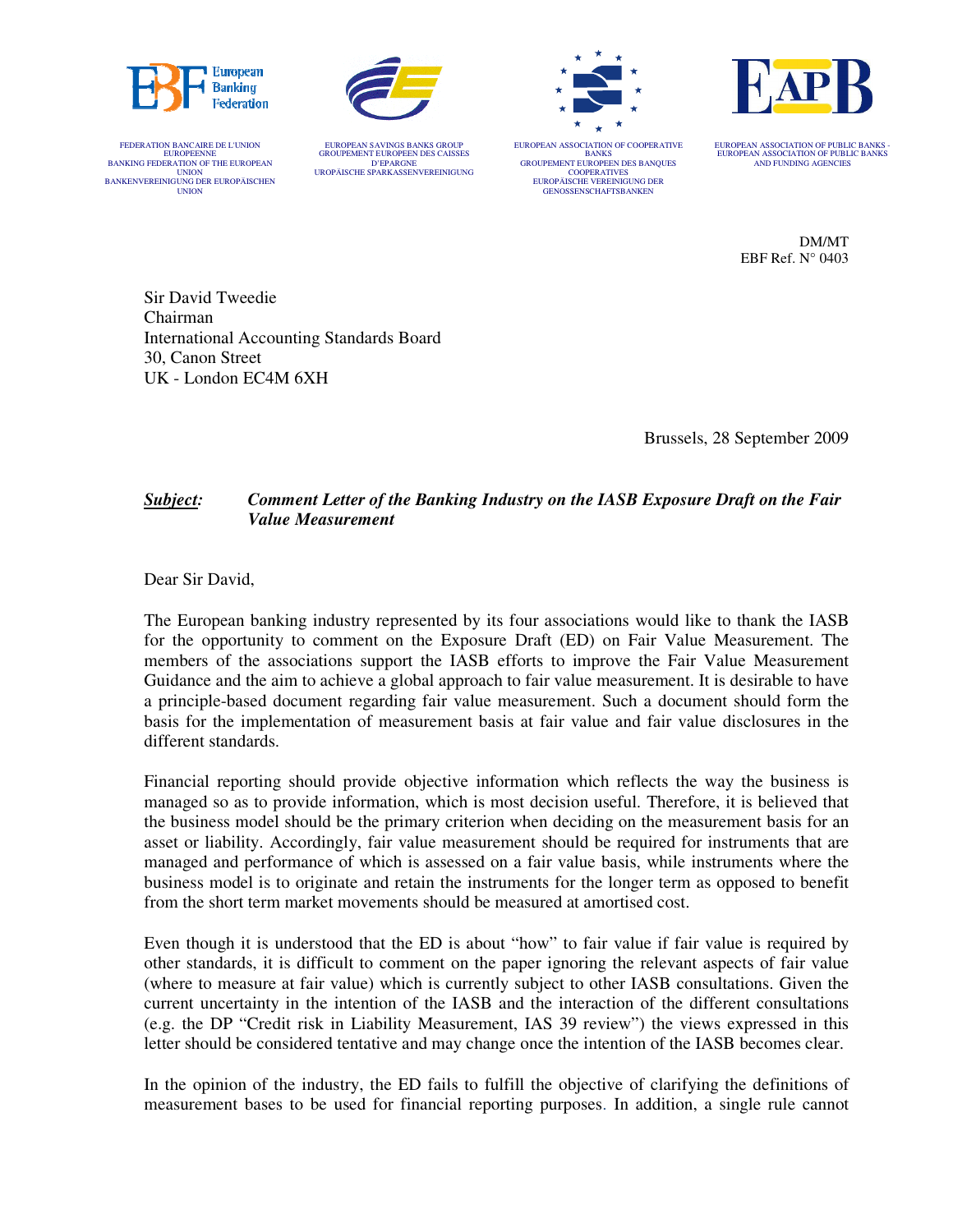







apply to every circumstance where IFRS requires the use of fair value. The relevance of fair value will depend on what is intended to be measured. Consequently, fair value in form of exit value is relevant only for instruments managed on a fair value basis where management involves opening and closing market risk positions or if the model is to measure value in liquidation. In addition, the exit price is conceptually sound only in well functioning markets. In other circumstances, the most useful information would be provided if entity specific cash flows are taken into account. Estimation of hypothetical values of hypothetical market participants would be more subjective that the entities' own judgment.

If the fair value is required e.g. for disclosure purposes for instruments not managed on a fair value basis, the purpose of the usage of the information should be defined before deciding on the fair value calculation (e.g. some sort of current value or value in use). The exact terms should therefore be used across IFRS where fair value is required.

The determination of fair value should be reviewed in light of the financial crisis. In general, the banking industry believes that the Exposure Draft has improved compared to the Discussion Paper (DP) that was based on the draft FAS 157. However, it is believed that there is still room for improvements. The views of the banking industry are expressed in the attached document as answers to the questions raised in the DP. We remain at your disposal to elaborate further on any of the issues.

Yours faithfully,

Guido RAVOET Secretary General

Chris DE NOOSE Chairman of the Management Committee

ibli

Hervé GUIDER Secretary General

Henning **SCHOPPMANN** Secretary General

Contact Person:

(d.mularova@ebf-fbe.eu)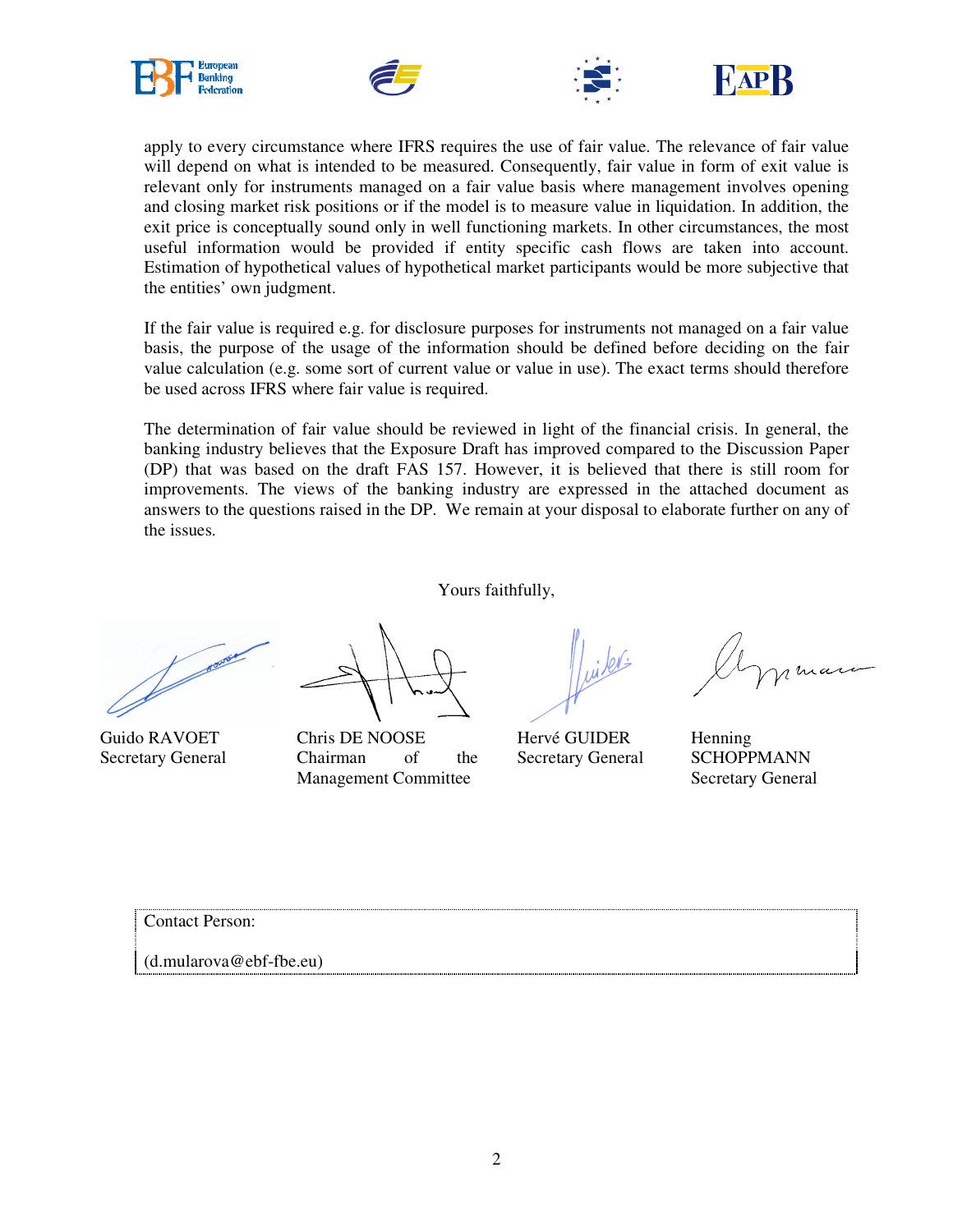







*Comment Letter of the Banking Industry on the IASB Exposure Draft on Fair Value Measurement*

\_\_\_\_\_\_\_\_\_\_\_\_\_\_\_\_\_\_\_\_\_\_\_\_\_\_\_\_\_\_\_\_\_\_\_\_\_\_\_\_\_\_\_\_\_\_\_\_\_\_\_\_\_\_\_\_\_\_\_\_\_

# **Key points**

- Business model to be the primary criterion when deciding on the relevance of fair value.
- Exit price only relevant when measuring instruments managed on fair value basis or measuring value in liquidation.
- Conceptually, exit price is sound in well functioning active markets. In other circumstances the most useful information would normally be provided if entity specific cash flows are taken into account
- The difference between exit and entry price could not be attributed to transaction costs only, as market participants consider other elements as well. The blockage factor as well needs to be taken into account.
- The settlement value and the transfer value of a liability is not the same. The nominal value is normally the best reflection of the value of an entity's own liability. Liabilities should be measured at fair value only to eliminate artificial accounting mismatch or when there is intent to buy back issued debt instruments before final maturity. Changes in credit spread during the life of a liability has no relevance to the income statement and should only be considered at initial recognition.
- Market participant should be defined as seller and/or buyer
- The most advantageous market should not be defined at the consolidated level.
- No reason to exclude financial instruments from in–use–valuation methodology.

## *Question 1*

**The exposure draft proposes defining fair value as 'the price that would be received to sell an asset or paid to transfer a liability in an orderly transaction between market participants at the measurement date' (an exit price) (see paragraph 1 of the draft IFRS and paragraphs BC15–BC18 of the Basis for Conclusions). This definition is relevant only when fair value is used in IFRSs.** 

**Is this definition appropriate? Why or why not? If not, what would be a better definition and why** 

## Relevance of fair value measurement methodology

The starting point when deciding on the relevance of the fair value measurement methodology should be the business model as the relevance will depend on what is intended to be measured. Financial reporting should allow for evaluating past and current performance and predicting future cash flows.

Where performance is measured and managed on a fair value basis involving opening and closing market risk positions then an exit value will be appropriate. In addition, the exit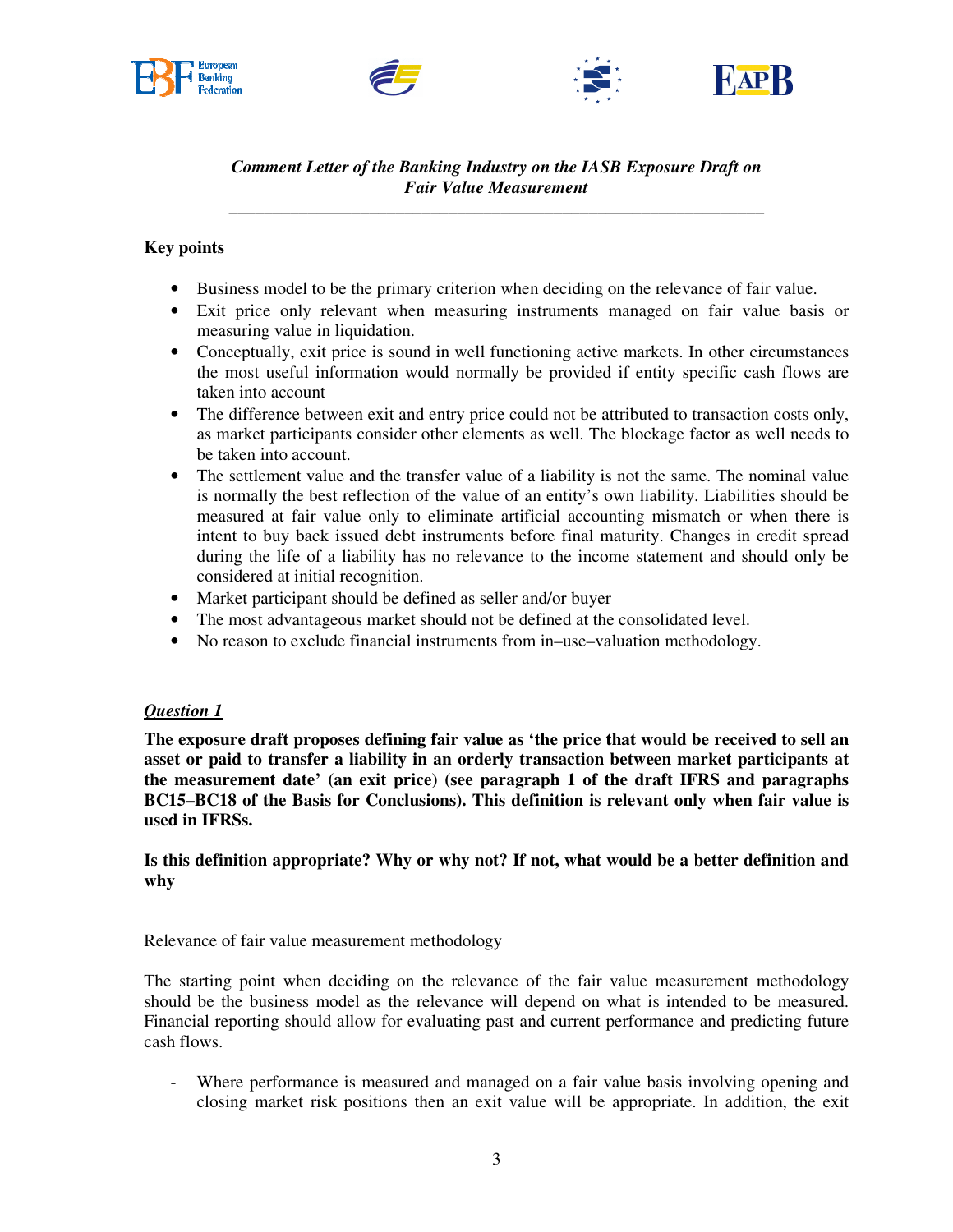







price would be relevant if the model is to measure the liquidation value rather than measuring on a "going-concern-basis.

- In all other cases, we believe fair value does not provide relevant information and should not be required. Where the purpose is to measure performance as a basis for predicting future cash flows on a going concern basis, amortized cost is the best measurement basis.

If however, the fair value is required for disclosure purposes for instruments not managed on a fair value basis, the purpose of the usage of the information should be defined before the decision on the fair value calculation is taken. The most useful current value information will be provided by measures that take into account the purpose for which the item is being held and the opportunities and costs available to that entity. Fair Value Measurement should take into account the specific use that the entity makes of the asset. We believe that for assets not managed on a fair value basis, the exit price is only relevant when measuring the value in liquidation.

Defining fair value as an exit price in each circumstance may therefore be misleading. A greater understanding and clarity may be achieved if instead of using the term fair value, which concept is still not entirely clear, the exact terms were used across IFRS. Exit value should only be used where an exit-strategy is pursued.

Furthermore, exit price is only conceptually sound if there is a well functioning market. This means among other things that many participants must be on the market, information must be easily available and market participants should act rationally. However, in practice market conditions are often imperfect. Under imperfect market conditions, it may be more appropriate to hold a financial asset to maturity and collect the contractual proceeds than to consider selling it. This straightforward economic observation is reflected by level three of the fair value hierarchy. Entity specific cash flow expectations from holding the asset are normally much more relevant and useful than exit prices under such circumstances. For these reasons, it is not correct to define fair value as an exit price. The most useful information would be provided by taking entity specific cash flows into account.

Finally, the ED defines an "orderly transaction" as a transaction "that assumes exposure to the market for a period before the measurement date to allow for marketing activities that are usual and customary for transactions involving such assets or liabilities; it is not a forced transaction (e.g. a forced liquidation or distress sale)". It is suggested to clarify the definition using words such as "well-functioning active market".

## Exit price vs entry price

As stated in the comment letter to the DP the industry does not share the view that the difference between entry and exit price could be attributed only to transaction costs. The difference may involve more than just transaction costs as the market expectations consider other elements as well. The price may also differ on an individual item from the price of a group of items. The blockage factor should therefore be taken into account for some asset or liabilities. The difference between entry and exit prices may become even more extreme if there is no liquid market.

The ED stated that market participants should be both buyer and seller. There will however be very few markets where each market participant is both buyer and seller – some for practical reasons but others for regulatory reasons. Many markets would therefore be excluded from the definition. In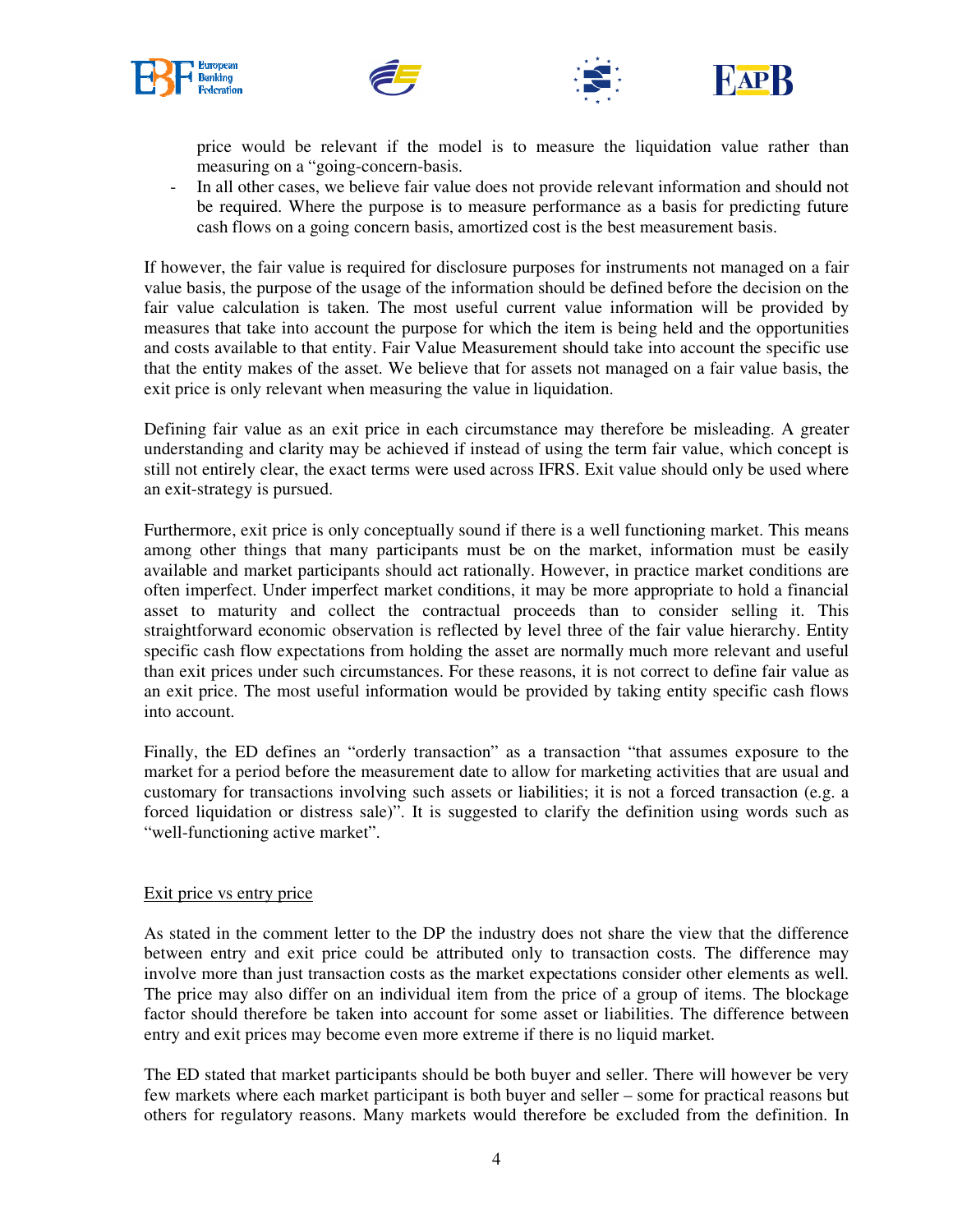







most markets, the market participant is either a buyer or a seller. For example, for exotic derivatives, banks are buying protection on a wholesale market while selling to the retail market. Market participants should therefore be defined as buyer and/or seller or the Board should clarify its intentions in restricting markets only to those having intermediate dealers.

## Transaction costs

Transaction costs are not characteristics of the asset or liability and are an attribute of the transaction. While these are excluded from the fair value measurement, transportation costs are to be included in price where measuring at fair value. However, the difference in definition between transaction costs and transportation costs is unclear in relation to financial instruments. For financial instruments, there are costs similar to transportation costs that are highly relevant to determining the most advantageous market. For example, equities may be traded as ADRs in the US market but as shares in a European market; arbitrage between the two takes account of the cost of transferring interests from one form to the other.

#### *Question 2*

**In three contexts, IFRSs use the term 'fair value' in a way that does not reflect the Board's intended measurement objective in those contexts:** 

- **(a) In two of those contexts, the exposure draft proposes to replace the term 'fair value' (the measurement of share-based payment transactions in IFRS 2** *Share-based Payment* **and reacquired rights in IFRS 3** *Business Combinations***) (see paragraph BC29 of the Basis for Conclusions).**
- **(b) The third context is the requirement in paragraph 49 of IAS 39** *Financial Instruments: Recognition and Measurement* **that the fair value of a financial liability with a demand feature is not less than the amount payable on demand, discounted from the first date that the amount could be required to be paid (see paragraph 2 of the draft IFRS and paragraph BC29 of the Basis for Conclusions). The exposure draft proposes not to replace that use of the term 'fair value', but instead proposes to exclude that requirement from the scope of the IFRS.**

# **Is the proposed approach to these three issues appropriate? Why or why not? Should the Board consider similar approaches in any other contexts? If so, in which context and why?**

- a) As noted earlier, IFRS should use the precise terms defining the value to be used in each standard. We believe the replacement of the term as proposed by the IASB is appropriate.
- b) The term fair value should not be used for something that is not fair value. The transfer value of a contract with a demand feature is normally different from the nominal value. As the value of a liability with a demand feature is not fair value (exit price), the wording of IAS 39 should be changed to specify what the value should be to avoid confusion, rather than excluding it from the scope of the Guidance.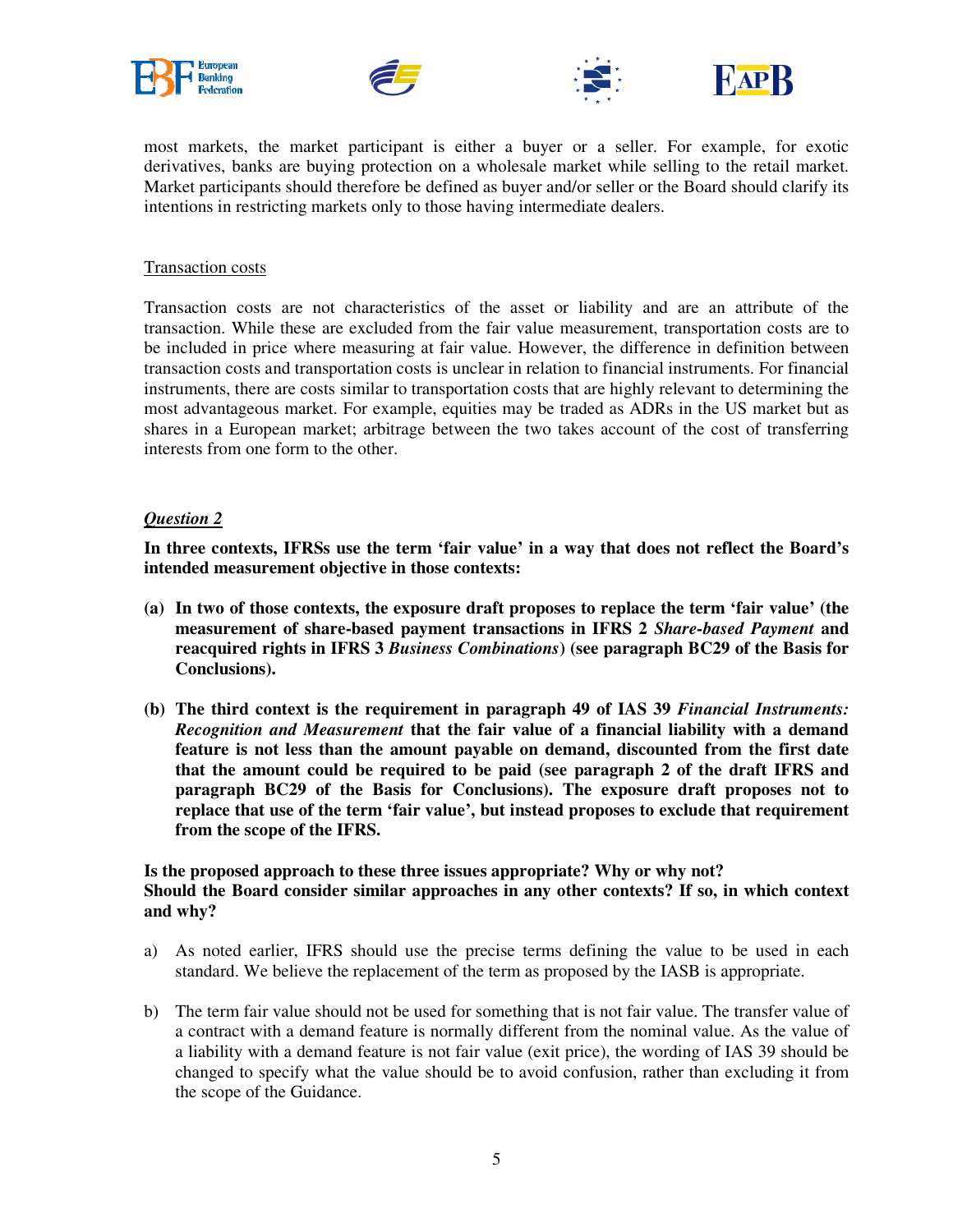







Due to the proposed deletion of IAS 39 AG77, the reference to initial fair value in paragraph 43 should be amended to allow for an instrument that is not purchased and not managed on a fair value basis. With the elimination of AG77, the current ED proposes in BC28 and 29 that the difference between the entry and exit prices will be transaction costs, which will be excluded from the measurement. This is not the case for loans that are originated, as the exit market is a different market and therefore gives a different value than just the transaction cost.

# *Question 3*

**The exposure draft proposes that a fair value measurement assumes that the transaction to sell the asset or transfer the liability takes place in the most advantageous market to which the entity has access (see paragraphs 8–12 of the draft IFRS and paragraphs BC37–BC41 of the Basis for Conclusions). Is this approach appropriate? Why or why not?** 

Entities may be present in several different markets. This may be the case for local as well as for globally active entities. Entities' sub-units (e.g. branches or subsidiaries) may also have several different principle markets. There may therefore be several markets for the same instrument within a consolidated entity as well as within a single entity.

We believe that it would be irrelevant, misleading and very time consuming should the requirement be implemented that the most advantageous market must be decided on a consolidated basis. Instead, each business that holds the same instrument should define the most advantageous market based on the special circumstances that apply to that business.

Furthermore, requiring a consolidation adjustment to standardise the most advantageous market in group accounts would add reconciling items between the consolidated performance and that reported in the segmental analysis, which would most likely be based on the divisions' results using their separate most advantageous markets.

# *Question 4*

**The exposure draft proposes that an entity should determine fair value using the assumptions that market participants would use in pricing the asset or liability (see paragraphs 13 and 14 of the draft IFRS and paragraphs BC42–BC45 of the Basis for Conclusions). Is the description of market participants adequately described in the context of the definition? Why or why not?** 

Yes, we believe the entity should determine fair value using the assumptions that the market participant would use in pricing the asset or liability in a liquid market. However, as stated above, we do not believe the definition of market participant as both buyer and seller is generally relevant in practice.

According to the ED, parameters that market participants would use, should be the input when performing a value-in-use calculation. As expressed previously in the banking industry comment letter to the DP, we believe that entity specific views should be seen superior in illiquid markets, where attributes considered by market participants would not be relevant for the entity. Market imperfections are underestimated in the ED.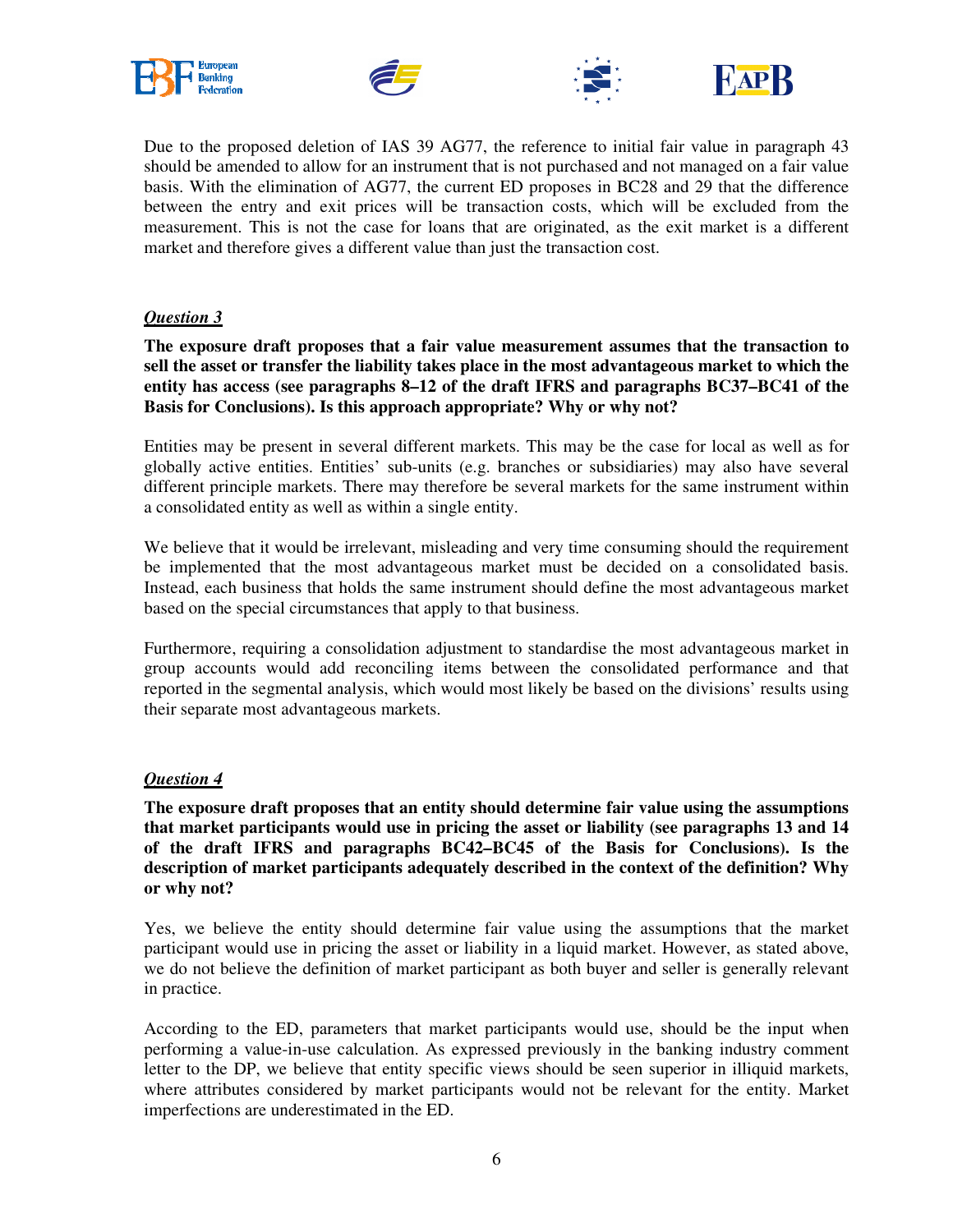







The practicality of estimating hypothetical cash flows for hypothetical market participants should not be overestimated. Entities know their own cash flows but may have little knowledge of other entities, especially in markets that do not have standard contracts. These difficulties may lead to subjective assumptions with the result that financial reporting becomes less reliable than it might be, based on the entity's expected cash flows discounted at general market rates.

The industry is convinced that for instruments that are not traded, the entity specific parameters are superior as the entity has better knowledge of an asset that is not traded.

#### *Question 5*

**The exposure draft proposes that:** 

- **(a) the fair value of an asset should consider a market participant's ability to generate economic benefit by using the asset or by selling it to another market participant who will use the asset in its highest and best use (see paragraphs 17–19 of the draft IFRS and paragraph BC60 of the Basis for Conclusions).**
- **(b) the highest and best use of an asset establishes the valuation premise, which may be either 'in use' or 'in exchange' (see paragraphs 22 and 23 of the draft IFRS and paragraphs BC56 and BC57 of the Basis for Conclusions).**
- **(c) the notions of highest and best use and valuation premise are not used for financial assets and are not relevant for liabilities (see paragraph 24 of the draft IFRS and paragraphs BC51 and BC52 of the Basis for Conclusions).**

#### **Are these proposals appropriate? Why or why not?**

In practice, there are many instances in which the notion of highest and best use are relevant when determining the value of financial assets. Typical examples are the systematic management of assets and liabilities, economic hedging for financial assets or the orderly acquisition of financial assets. On these grounds, we consider it as justified to allow the notion of value in use for financial assets as well.

As financial instruments are excluded from using the in-use-valuation methodology, argumentation that the exit price methodology is workable because an entity is able to choose between a transfer value and a value-in-use valuation does not address the concerns described in BC60. We do not see any reason to exclude all financial instruments from being valued on an in-use premise, in particular when markets are illiquid and given that there is no such restriction in SFAS 157. For contract financing and the associated securities, as an example, in-use-value is more appropriate than exchange value.

It is not clear under the ED, whether valuation of financial instruments would be allowed at the portfolio level and not only at the account level, which is the way that the instruments are managed and priced in practice. We believe that this should be allowed. The main results of this are in determining the valuation adjustments that reflect components of credit as well as the bid-ask spread. Allowance of portfolio valuations would also enable an alignment with US GAAP.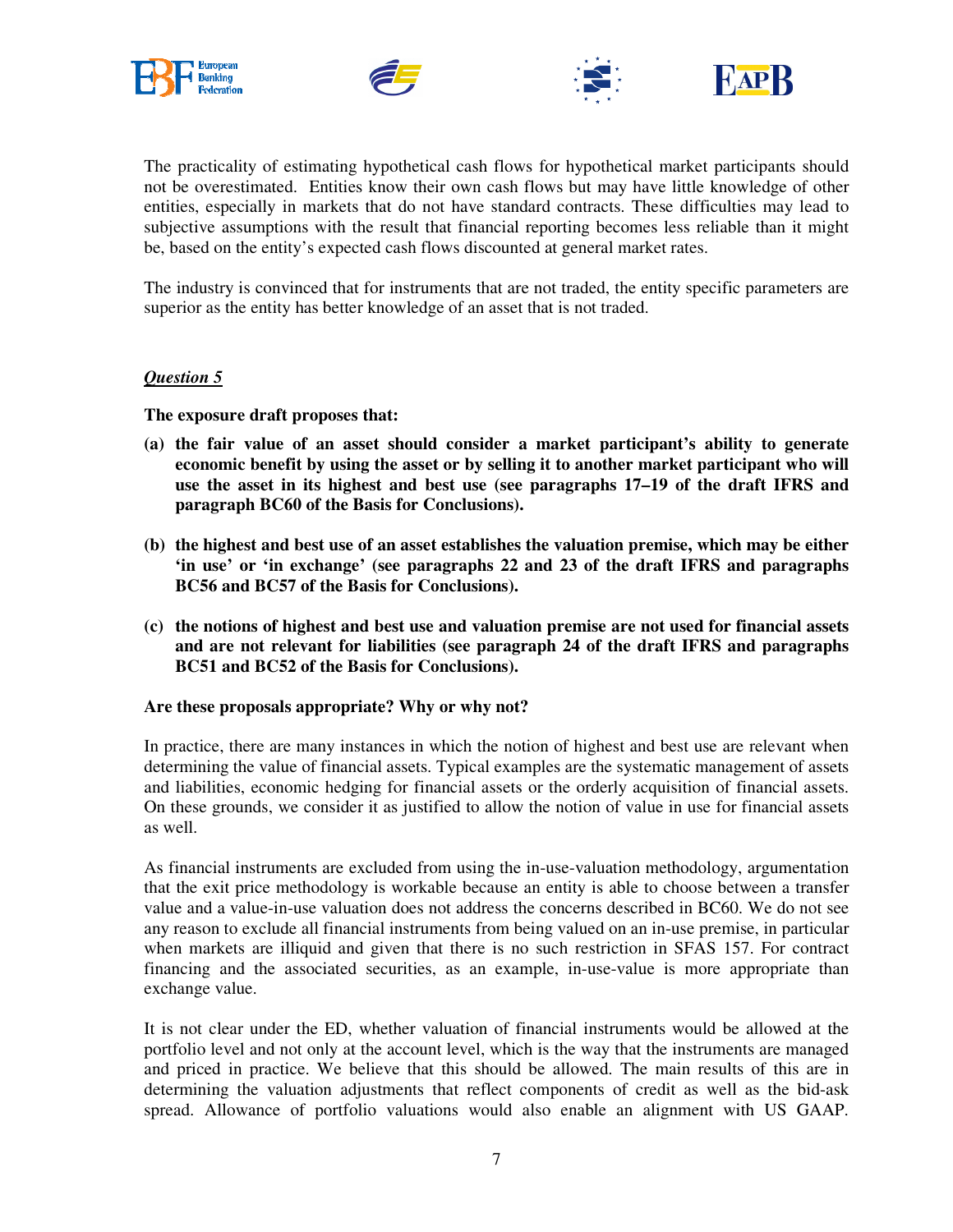







Moreover, portfolio level valuation adjustments are allowed under the current IAS 39 AG 72, which says: "*When an entity has assets and liabilities with offsetting market risks, it may use the midmarket prices as a basis for establishing fair values for the offsetting risk positions and apply the bid or asking price to the net open position as appropriate"* 

In line with US GAAP, we believe that block discounts should be allowed for levels 2 and 3 of the fair value hierarchy. This enables more accurate valuation to be reflected in the financial statements about the reality of exiting a position.

## *Question 6*

**When an entity uses an asset together with other assets in a way that differs from the highest and best use of the asset, the exposure draft proposes that the entity should separate the fair value of the asset group into two components: (a) the value of the assets assuming their current use and (b) the amount by which that value differs from the fair value of the assets (ie their incremental value). The entity should recognise the incremental value together with the asset to which it relates (see paragraphs 20 and 21 of the draft IFRS and paragraphs BC54 and BC55 of the Basis for Conclusions).** 

## **Is the proposed guidance sufficient and appropriate? If not, why?**

We believe the guidance is not appropriate, as we perceive the guidance as contradicting the "going" concern" and being more in line with the notion of value of liquidation, which is appropriate only if the purpose is not to measure performance but designate the liquidation value. The reason for our statement is that an entity could not both sell and use the same asset. The different usages are mutually exclusive and the value is therefore misrepresentative of a fair value measurement that considers the business model.

## *Question 7*

**The exposure draft proposes that:** 

- **(a) a fair value measurement assumes that the liability is transferred to a market participant at the measurement date (see paragraph 25 of the draft IFRS and paragraphs BC67 and BC68 of the Basis for Conclusions).**
- **(b) if there is an active market for transactions between parties who hold a financial instrument as an asset, the observed price in that market represents the fair value of the issuer's liability. An entity adjusts the observed price for the asset for features that are present in the asset but not present in the liability or vice versa (see paragraph 27 of the draft IFRS and paragraph BC72 of the Basis for Conclusions).**
- **(c) if there is no corresponding asset for a liability (eg for a decommissioning liability assumed in a business combination), an entity estimates the price that market participants would demand to assume the liability using present value techniques or other valuation techniques. One of the main inputs to those techniques is an estimate of the cash flows that the entity would incur in fulfilling the obligation, adjusted for any differences**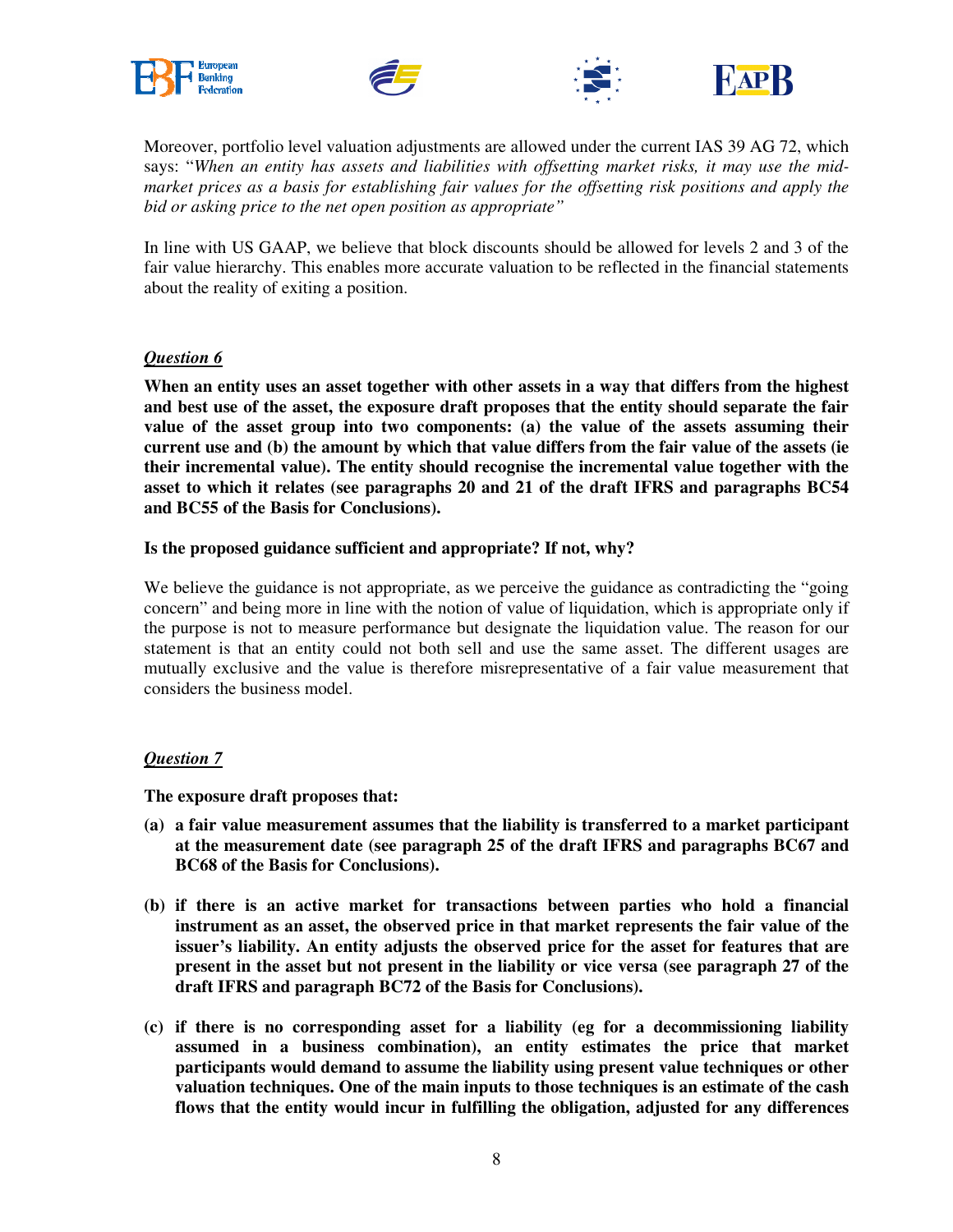







**between those cash flows and the cash flows that other market participants would incur (see paragraph 28 of the draft IFRS).** 

**Are these proposals appropriate? Why or why not? Are you aware of any circumstances in which the fair value of a liability held by one party is not represented by the fair value of the financial instrument held as an asset by another party?** 

It might be relevant to measure trading liabilities that are issued separately to finance trading assets at a transfer price. Other liabilities should not normally be measured at a transfer value because the entity does not normally have the ability to transfer a liability. Liabilities normally fund assets. The implication of this is that the liability normally with the proceeds received when the asset is repaid. Therefore the nominal value is normally the best reflection of the value of an entitiy's own liability. This applies equally to the financing of financial assets and for the financing of other kinds of assets. As long as the business is not shrinking, the refinancing need will be constant even though single liabilities are extinguished. And if there is not intent to take market risks, the refinancing needs to correspond with the maturity and interest fixing period of the liability being prepaid or bought back.

Furthermore, we do not share the view of the IASB that the settlement value and the transfer value of a liability is the same. Normally it is not possible to transfer a liability, instead it has to be settled in accordance with its contractual terms or the borrower can make an offer of early redemption. Neither of these transactions take place in a market, although the early redemption price will have regard to prevailing market values.

# *Question 8*

**The exposure draft proposes that:** 

- **(a) the fair value of a liability reflects non-performance risk, ie the risk that an entity will not fulfil the obligation (see paragraphs 29 and 30 of the draft IFRS and paragraphs BC73 and BC74 of the Basis for Conclusions).**
- **(b) the fair value of a liability is not affected by a restriction on an entity's ability to transfer the liability (see paragraph 31 of the draft IFRS and paragraph BC75 of the Basis for Conclusions).**

## **Are these proposals appropriate? Why or why not?**

#### Relevance of fair value measurement for liabilities

If the business model of an entity is to manage assets with the intent of holding, then the intent is normally to hold the liabilities until the final maturity of the corresponding assets. Therefore, in those circumstances the net present value created when buying back a present obligation and replacing it with a new one is close to zero (in a perfect market equal to zero). If the net present value of such an action is zero, one should question the relevance of measuring those liabilities at fair value.

We therefore believe that the fair value measurement of liabilities normally should be of relevance in two basic circumstances: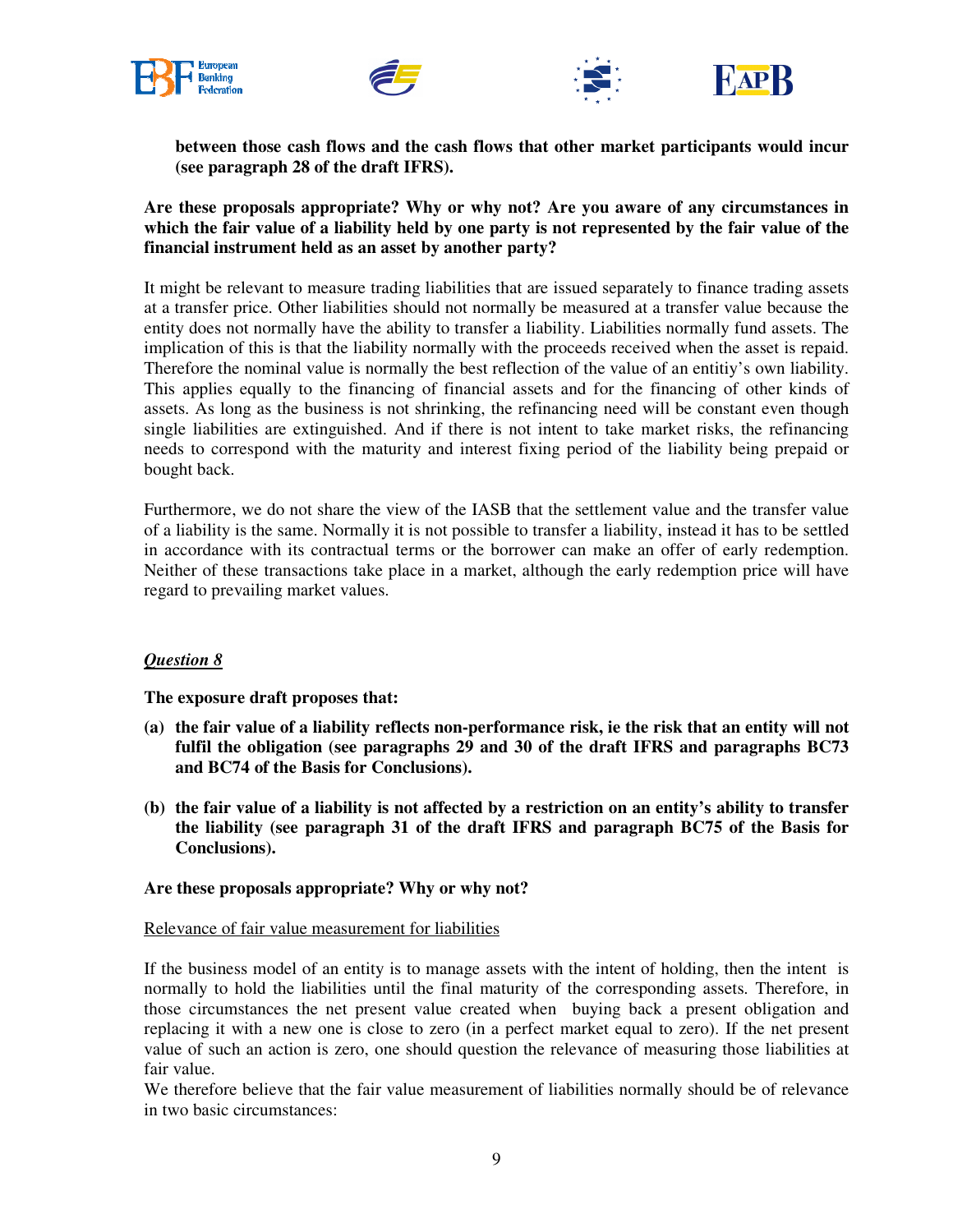







- 1. To eliminate artificial volatility in earnings when assets that are directly related to the liabilities are measured at fair value
- 2. When there is intent to buy back issued debt instruments before final maturity without intent to replace them with new ones. This is normally the intent in trading portfolios or other portfolios that are managed on a fair value basis.

#### Inclusion of non-performance risk in liabilities' measurement

It is important to make a clear distinction between "non performance risk" and credit risk in liability measurement – ie the difference between cannot pay and will not pay. In most instances failure to perform in accordance with a borrowing contract will be for reasons other than a fall in credit rating.

The fair value of funding liabilities is complicated by their intimate relationship with the financial health of the issuer. Debt issuances are often in significant tranches because it is uneconomic to make small issues. The blockage factor is therefore important; each issue will be priced at the marginal rate for that block and it will affect other debts of the same issuer if its leverage ratio changes materially. Issues of subordinated debt will tend to improve the credit risk of more senior debt and increase the risk for junior debt and equity.

Changes in the credit spread during the life of a liability have no relevance to the income statement even if the going concern presumption is in doubt or unless there is intent to redeem the liability before final maturity. A change in credit quality does not change the obligation of the borrower and the amount that is expected to meet the obligation until the parties enter negotiations to amend the contract.

The credit spread should be considered at initial recognition. However, the change in credit spread should not be measured as an item in the income statement as it would misrepresent the performance since worsening of the credit risk of an entity would lead to profit. Neither should the balance sheet reflect changes in the credit spread, although the information might be disclosed in the notes to the financial statements.

If an entity transfers a liability to another party, the latter has no control over the future behaviour of the transferor. The incentives of the transferor after having transferred the liability to another party may have changed; as he will not bear the consequences of any possible misbehaviour (compare that with the shareholder).

For subordinated debt instruments the opposite effect occurs. If a higher percentage of the total liabilities are subordinated, the subordination in itself is less important since a larger part of the liabilities will share the risk of having a part of the interest or the nominal amount transferred into retained earnings. The extreme is a liability side where no other than subordinated liabilities have been issued. In such cases, they will be as risky as senior deb. Another peculiarity of liabilities is that entity is normally unable to reduce its liabilities. If a liability is bought back, there will be a need to issue a new debt replacing the first one. This has an effect on the relevance of measuring liabilities in general to fair value, and especially on the relevance of measuring the non-performing risk of liabilities.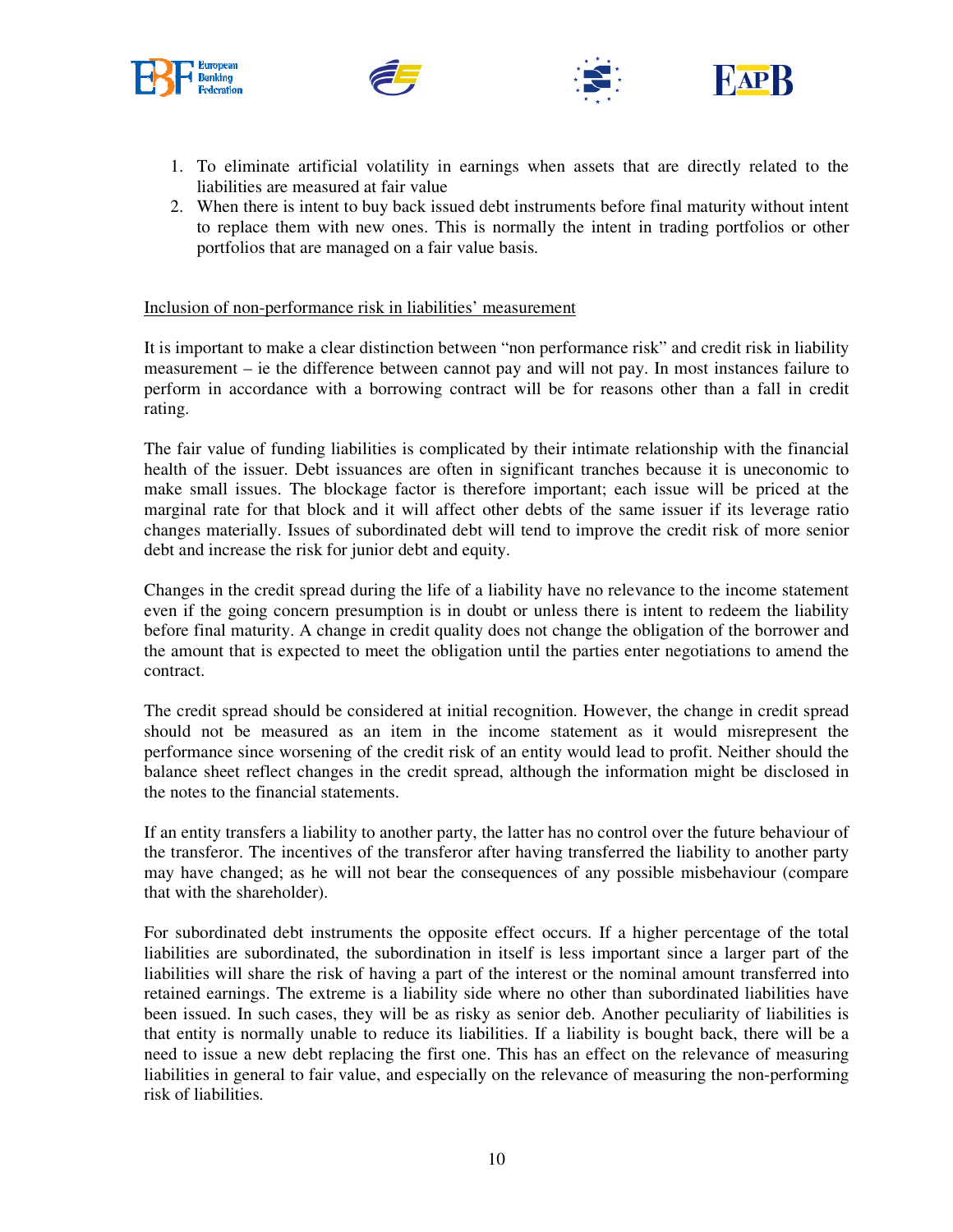







# *Question 9*

**The exposure draft lists four cases in which the fair value of an asset or liability at initial recognition might differ from the transaction price. An entity would recognise any resulting gain or loss unless the relevant IFRS for the asset or liability requires otherwise. For example, as already required by IAS 39, on initial recognition of a financial instrument, an entity would recognise the difference between the transaction price and the fair value as a gain or loss only if that fair value is evidenced by observable market prices or, when using a valuation technique, solely by observable market data (see paragraphs 36 and 37 of the draft IFRS, paragraphs D27 and D32 of Appendix D and paragraphs BC76–BC79 of the Basis for Conclusions).** 

## **Is this proposal appropriate? In which situation(s) would it not be appropriate and why?**

We agree that the transaction price is normally the best fair value indicator at initial recognition. Day 1 profit or loss should normally not be recognized when parameters are not observable. The ED states that the difference in price between the retail market and the wholesale market could be a case where day one profit could be shown. We do not share that view without adjustments for the blockage factor. Many factors need to be considered when comparing the wholesale and the retail market that may explain the difference. Therefore, transaction price as initially stated normally is the best indicator of fair value unless there is clear evidence that the transaction has not been performed at fair value. In this respect we believe that (a) to (c) in paragraph 36 are some good examples where that might be the case, (d) however requires revision to take into account the blockage factor.

## *Question 10*

**The exposure draft proposes guidance on valuation techniques, including specific guidance on markets that are no longer active (see paragraphs 38–55 of the draft IFRS, paragraphs B5– B18 of Appendix B, paragraphs BC80–BC97 of the Basis for Conclusions and paragraphs IE10–IE21 and IE28–IE38 of the draft illustrative examples).** 

#### **Is this proposed guidance appropriate and sufficient? Why or why not**

The Guidance should clarify that where, due to either internal or external factors, it becomes impossible to fair value assets or liabilities and an entity is forced to change the business model (e.g. markets being no longer active) reclassification out of the fair value category should be mandatory.

## *Question 11*

**The exposure draft proposes disclosure requirements to enable users of financial statements to assess the methods and inputs used to develop fair value measurements and, for fair value measurements using significant unobservable inputs (Level 3), the effect of the measurements on profit or loss or other comprehensive income for the period (see paragraphs 56–61 of the draft IFRS and paragraphs BC98–BC106 of the Basis for Conclusions).**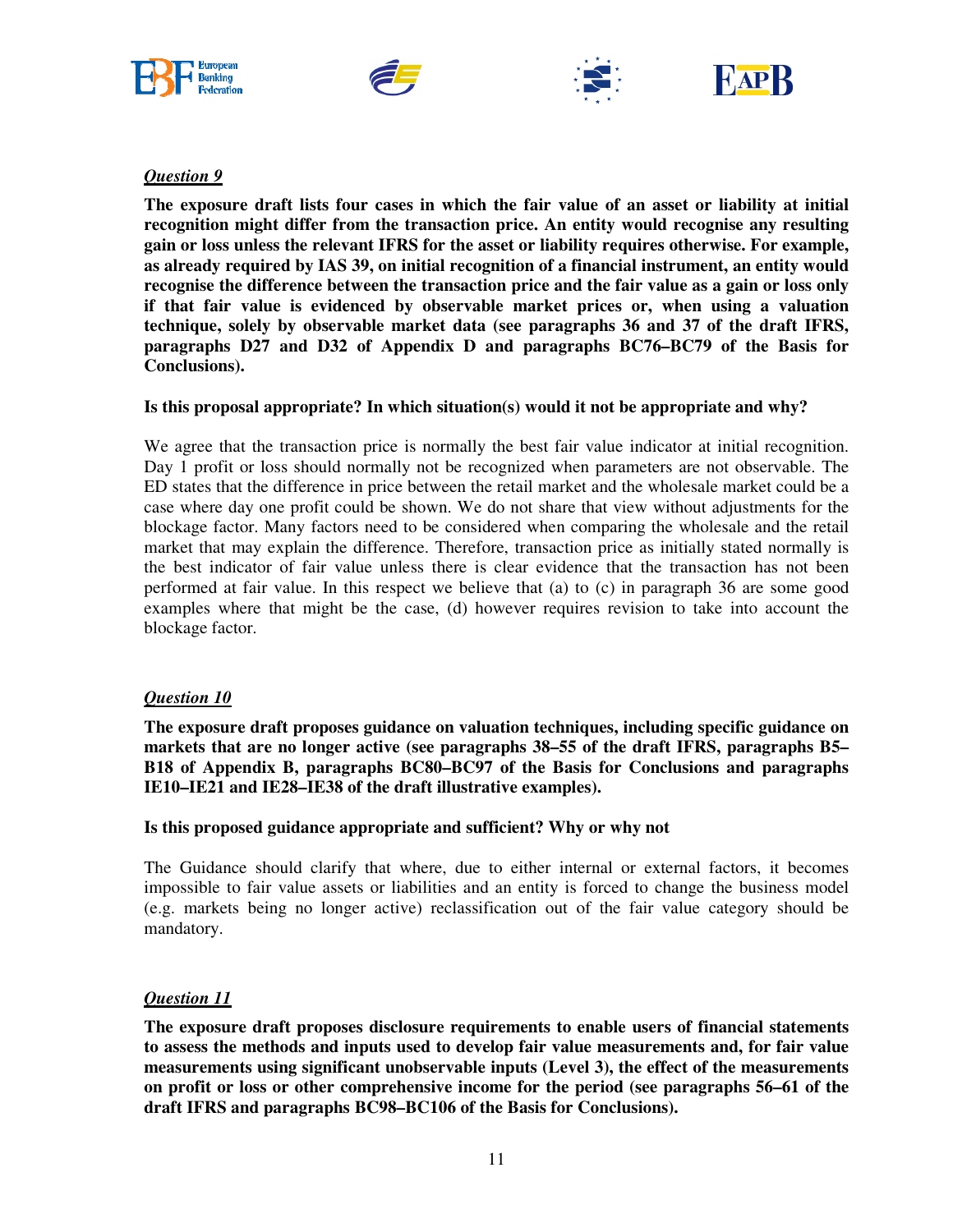







#### **Are these proposals appropriate? Why or why not?**

The IASB should develop a disclosure framework to review and consolidate the existing disclosure requirements. There are a number of new disclosures that are being recommended, which need to be reviewed in light of all of the other already burdensome disclosure requirements. We consider that the proposed level 3 disclosures, taken together is overly burdensome. A similar task has just been started by the FASB and we would encourage the IASB to join the FASB in the project to review its disclosures in a joint effort.

As a general remark, we believe that the proposed disclosure requirements may be understandable. But taken together, they will be too burdensome to apply, in particular level 3 related disclosures. There is also an obvious risk that the disclosures of level 3 items may become unbalanced since the focus on level 3 disclosures might mislead the reader of the disclosures to believe that the level 3 values are of more relevance than the level 1 and 2 disclosures even though they may represent a minority of the instruments being measured at fair value.

Care needs to be taken when reviewing the disclosure requirements as proposed in the ED. Else there is an obvious risk for duplication of the disclosure requirements

Details of assumptions are only relevant when entities have few assets. When holding huge portfolios where entities have to make thousands of assumptions, disclosing each individual peace of information separately would be overly burdensome and of minor value for users. Therefore, it might be irrelevant to give detailed information regarding all assumptions used. The disclosures should perhaps be more focused on the processes used when measuring at fair value.

In addition, disclosures of the fair value hierarchy should be required only for those assets and liabilities, which are measured at fair value in the income statement not for those whose fair value is only disclosed in the notes.

Preparation of disclosures as required by the standard for interim reports would be extremely burdensome. Disclosures should be driven by general principle for interim statements that only significant changes compared to last annual financial statements are presented.

Areas where the proposed disclosures should be removed:

The ED (paragraph 58) introduces the requirement that for each class of assets and liabilities not measured at fair value in the statement of financial position, but for which the fair value is disclosed, an entity shall disclose the fair value by the level of the fair value hierarchy. We reject this, as it would create costs and not lead to any added value for users but also as these instruments are not managed on a fair value basis and fair values do not represent the expected return obtained from these instruments. The requirement was already present in the ED for IFRS 7 but due to the objections of the IASB constituents, it was not included in the final standard.

The disclosures in paragraph 57c are not useful as the fair value disclosure should be for items that require a high degree of judgment, such as level 3 instruments, not level 1 and 2. In addition, the level 3 roll forward table showing the cash movement is useful for trading activities. This information is not currently gathered and its collection would involve substantial cost.